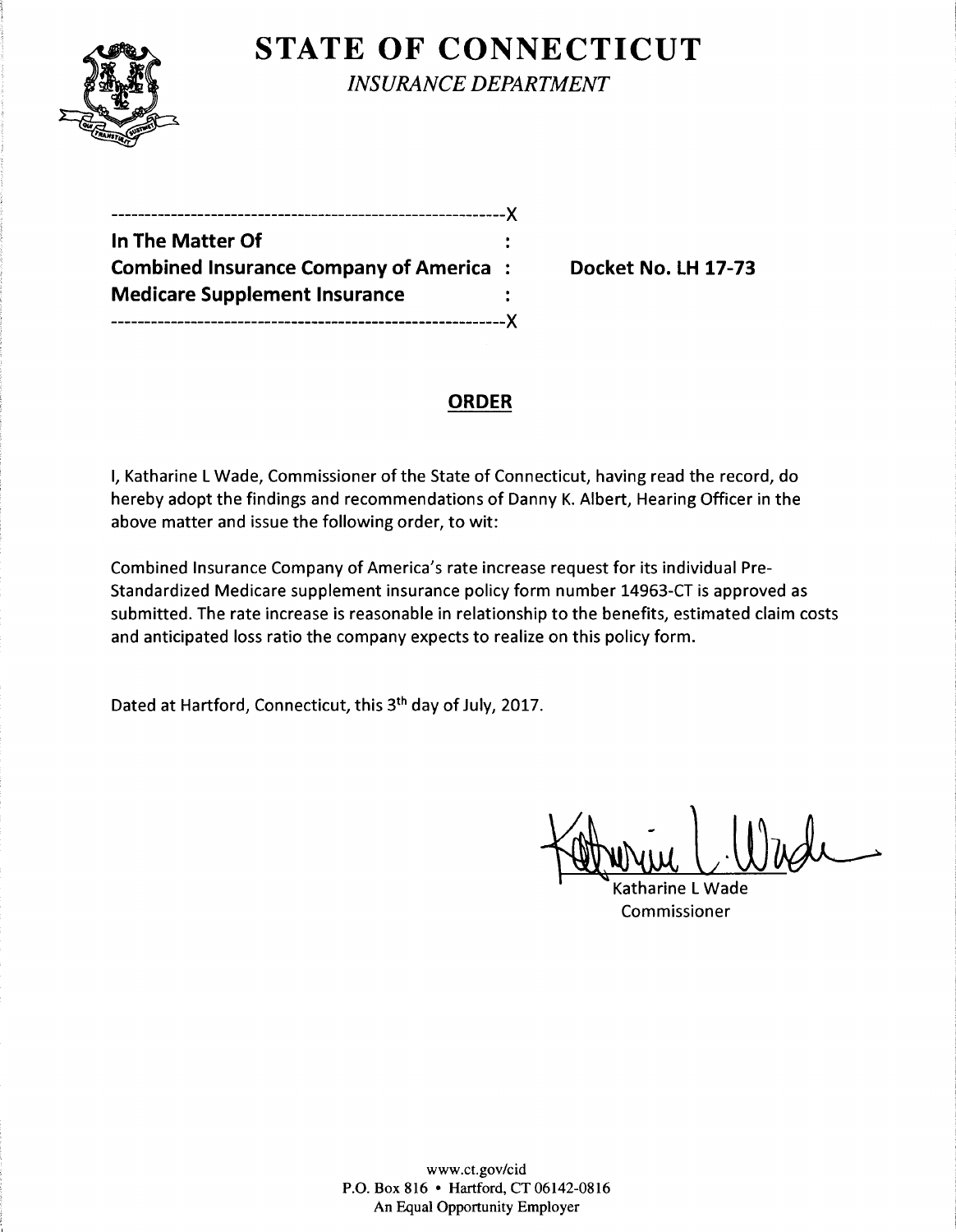

# **STATE OF CONNECTICUT**

*INSURANCE DEPARTMENT* 

| In The Matter of                     | :              |
|--------------------------------------|----------------|
| <b>COMBINED INSURANCE COMPANY</b>    | $\bullet$      |
| <b>Of AMERICA</b>                    |                |
| <b>Medicare Supplement Insurance</b> | $\ddot{\cdot}$ |
|                                      | -Y             |
|                                      |                |

Docket No. LH 17-73

## PROPOSED FINAL DECISION

## I. INTRODUCTION

The Insurance Commissioner of the State of Connecticut is empowered to review rates charged for individual and group Medicare supplement policies sold to any resident of this State who is eligible for Medicare. The source for this regulatory authority is contained in Chapter 700c and Section 38a-495a of the Connecticut General Statutes.

After due notice, a hearing was held at the Insurance Department in Hartford on Thursday, June 22, 2017, to consider whether or not the rate increase requested by Combined Insurance Company of America on its individual Pre-Standardized Medicare supplement business should be approved.

No members from the general public attended the hearing.

No Company representatives from Combined Insurance Company of America attended the hearing.

The hearing was conducted in accordance with the requirements of Section 38a-474, Connecticut General Statutes, the Uniform Administrative Procedures Act, Chapter 54 of Section 38a-8-1 et seq. of the Regulations of Connecticut State Agencies.

A Medicare supplement policy is a private health insurance policy sold on an individual or group basis, which provides benefits that are additional to the benefits provided by Medicare. For many years Medicare supplement policies have been highly regulated under both state and federal law to protect the interests of persons eligible for Medicare who depend on these policies to provide additional coverage for the costs of health care.

Effective December 1, 2005, Connecticut amended its program of standardized Medicare supplement policies in accordance with Section 38a-495a of the Connecticut General Statutes, and Sections 38a-495a-1 through 38a-495a-21 ofthe Regulations of Connecticut Agencies. This program, which conforms to federal requirements, provides a "core" package of benefits known as Plan A. Insurers may also offer any one or more of eleven other plans (Plans B through N).

Effective January 1, 2006, in accordance with Section 38a-495c of the Connecticut General Statutes (as amended by Public Act 05-20) premiums for all Medicare supplement policies in the state must use community rating. Rates for Plans A through N must be computed without regard to age, gender, previous claims history or the medical condition of any person covered by a Medicare supplement policy or certificate.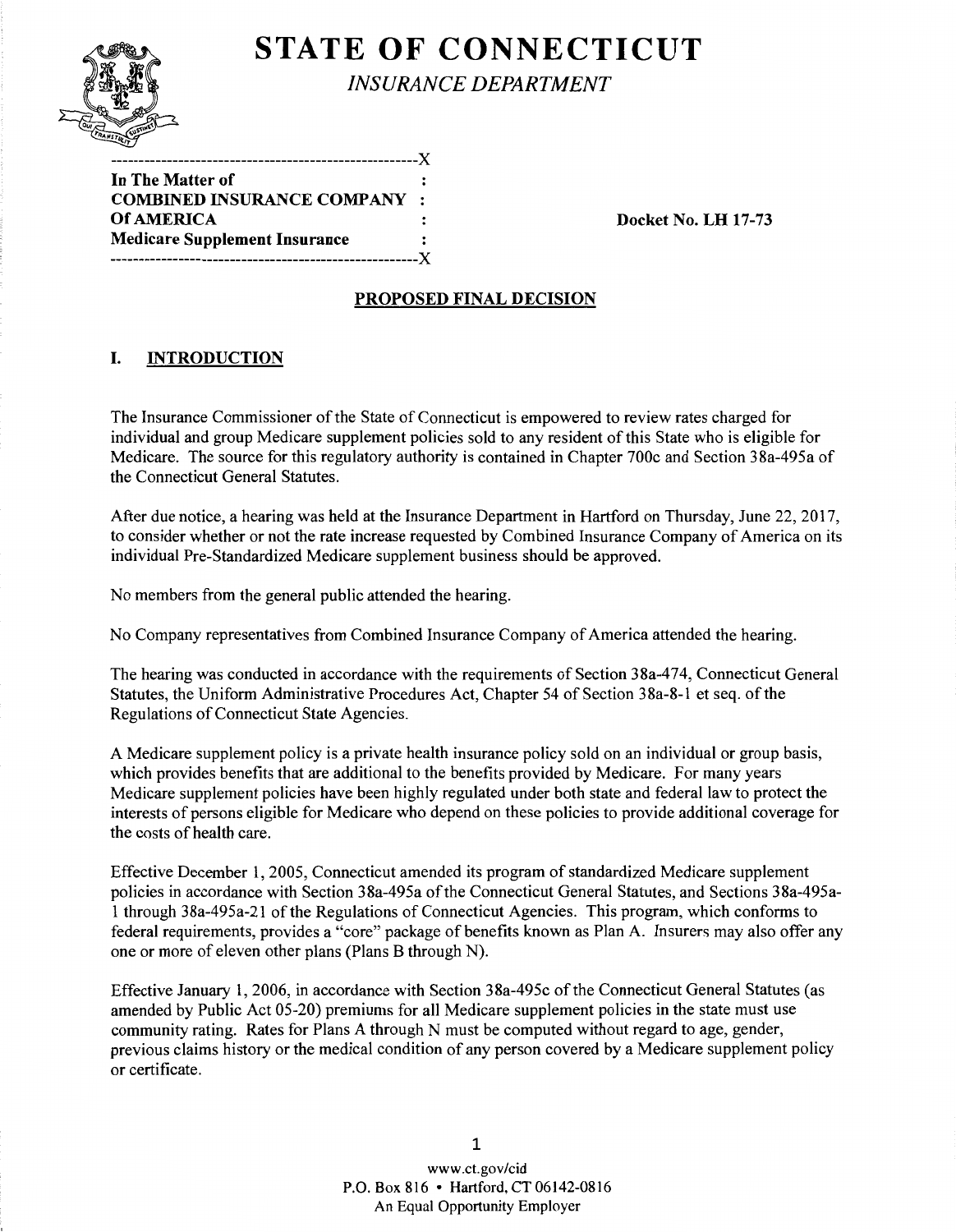The statute provides that coverage under Plans A through N may not be denied on the basis of age, gender, previous claims history or the medical condition of any covered person. Insurers may exclude benefits for losses incurred within six months from the effective date of coverage based on a pre-existing condition.

Effective October 1, 1998, carriers that offer Plan B or Plan C must make these plans as well as Plan A, available to all persons eligible for Medicare by reason of disability.

Insurers must also make the necessary arrangements to receive notice of all claims paid by Medicare for their insureds so that supplement benefits can be computed and paid without requiring insureds to file claim forms for such benefits. This process of direct notice and automatic claims payment is commonly referred to as "piggybacking" or "crossover".

Sections 38a-495 and 38a-522 ofthe Connecticut General Statutes, and Section 38a-495a-10 of the Regulations of Connecticut Agencies, state that individual and group Medicare supplement policies must have anticipated loss ratios of 65% and 75%, respectively. Under Sections 38a-495-7 and 38a-495a-10 of the Regulations of Connecticut Agencies, filings for rate increases must demonstrate that actual and expected losses in relation to premiums meet these standards, and anticipated loss ratios for the entire future period for which the requested premiums are calculated to provide coverage must be expected to equal or exceed the appropriate loss ratio standard.

Section 38a-473 of the Connecticut General Statutes provides that no insurer may incorporate in its rates for Medicare supplement policies factors for expenses that exceed 150% of the average expense ratio for that insurer's entire written premium for all lines of health insurance for the previous calendar year.

#### II. FINDING OF FACT

After reviewing the exhibits entered into the record of this proceeding, and utilizing the experience, technical competence and specialized knowledge ofthe Insurance Department, the undersigned makes the following findings of fact:

- 1. Combined Insurance Company of America has requested a 5.5% rate increase on its individual prestandardized policy form 14963-CT.
- 2. In-force policies as of  $6/1/17$ :

| Plan  | Connecticut | Nationwide |
|-------|-------------|------------|
| 14963 |             | 186        |

- 3. The last rate increase approved was 6.5% in 2016.
- 4. Combined Insurance certified that their expense factors are in compliance with section 38a-473, C.G.S.
- 5. Combined Insurance has conformed to subsection (e) of section 38a-495c, C.G.S. regarding the automatic claims processing requirement.
- 6. The proposed rates are designed to satisfy the Connecticut statutory loss ratio of 65%.